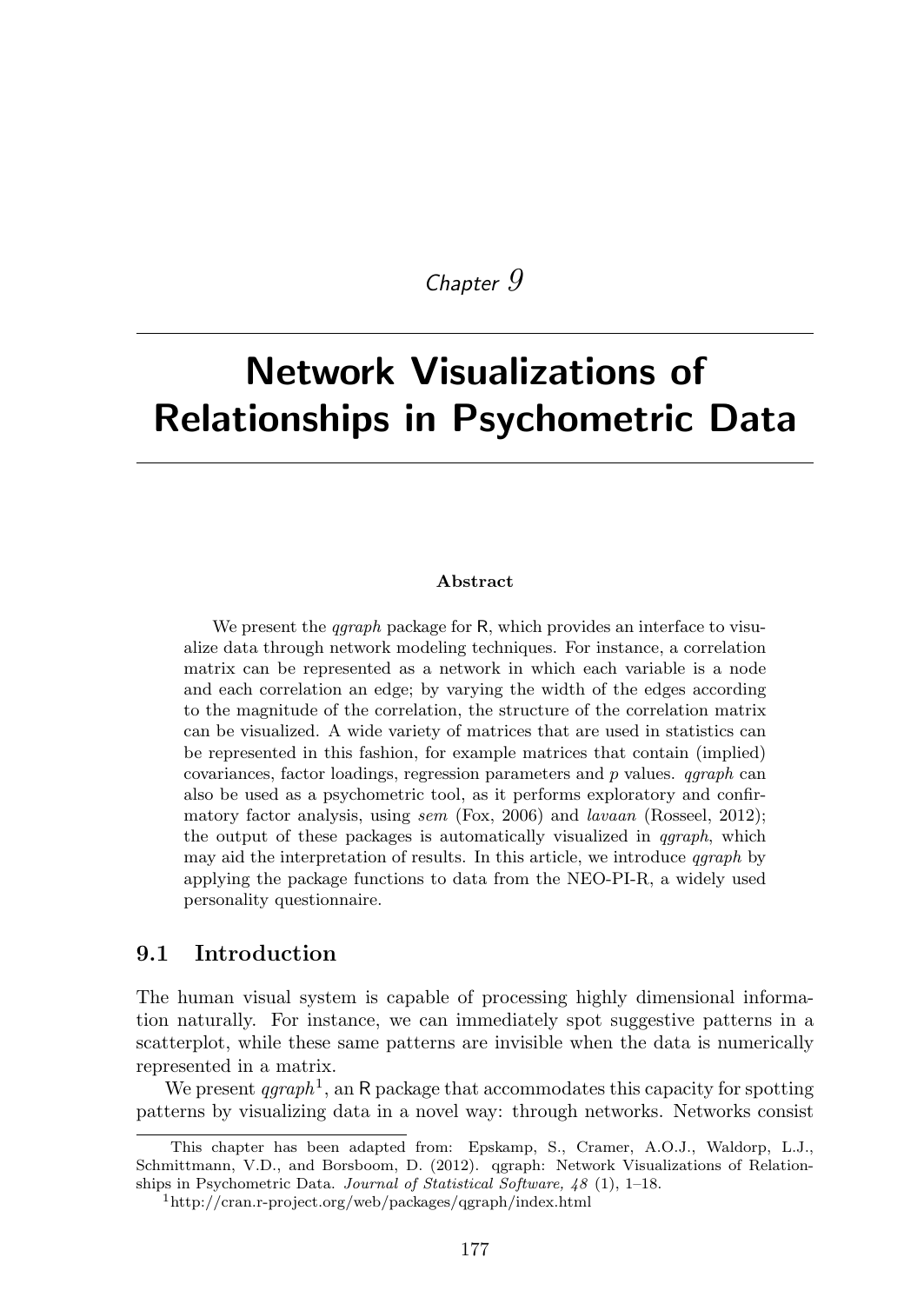of nodes (also called 'vertices') that are connected by edges (Harary, 1969). Each edge has a certain weight, indicating the strength of the relevant connection, and in addition edges may or may not be directed. In most applications of network modeling, nodes represent entities (e.g., people in social networks, or genes in gene networks). However, in statistical analysis it is natural to represent variables as nodes. This representation has a longstanding tradition in econometrics and psychometrics (e.g., see Bollen & Lennox, 1991; Edwards & Bagozzi, 2000), and was a driving force behind the development of graphical models for causal analysis (Spirtes, Glymour, & Scheines, 2000; Pearl, 2000). By representing relationships between variables (e.g., correlations) as weighted edges important structures can be detected that are hard to extract by other means. In general, *qgraph* enables the researcher to represent complex statistical patterns in clear pictures, without the need for data reduction methods.

*qgraph* was developed in the context of network approaches to psychometrics (Cramer et al., 2010; Borsboom, 2008; Schmittmann et al., 2013), in which theoretical constructs in psychology are hypothesized to be networks of causally coupled variables. In particular, *qgraph* automates the production of graphs such as those proposed in Cramer et al. (2010). However, the techniques in the package have also proved useful as a more general tool for visualizing data, and include methods to visualize output from several psychometric packages like *sem* (Fox, 2006) and *lavaan* (Rosseel, 2012).

A number of R packages can be used for the visualization and analysis of networks (e.g., *network*, Butts, Handcock, & Hunter, 2011; *statnet* Handcock, Hunter, Butts, Goodreau, & Morris, 2008; *igraph* Csardi & Nepusz, 2006). In visualizing graphs *qgraph* distinguishes itself by being specifically aimed at the visualization of statistical information. This usually leads to a special type of graph: a non-sparse weighted graph. Such graphs typically contain many edges (e.g., a fully connected network with 50 nodes has 2450 edges) thereby making it hard to interpret the graph; as well as inflating the file size of vector type image files (e.g., PDF, SVG, EPS). *qgraph* is specifically aimed at presenting such graphs in a meaningful way (e.g., by using automatic scaling of color and width, cutoff scores and ordered plotting of edges) and to minimize the file size of the output in vector type image files (e.g., by minimizing the amount of polygons needed). Furthermore, *qgraph* is designed to be usable by researchers new to R, while at the same time offering more advanced customization options for experienced R users.

*qgraph* is not designed for numerical analysis of graphs (Boccaletti, Latora, Moreno, Chavez, & Hwang, 2006), but can be used to compute the node centrality measures of weighted graphs proposed by Opsahl et al. (2010). Other R packages as well as external software can be used for more detailed analyses. *qgraph* facilitates these methods by using commonly used methods as input. In particular, the input is the same as used in the *igraph* package for R, which can be used for many different analyses.

In this article we introduce *qgraph* using an included dataset on personality traits. We describe how to visualize correlational structures, factor loadings and structural equation models and how these visualizations should be interpreted. Finally we will show how *qgraph* can be used as a simple unified interface to perform several exploratory and confirmatory factor analysis routines available in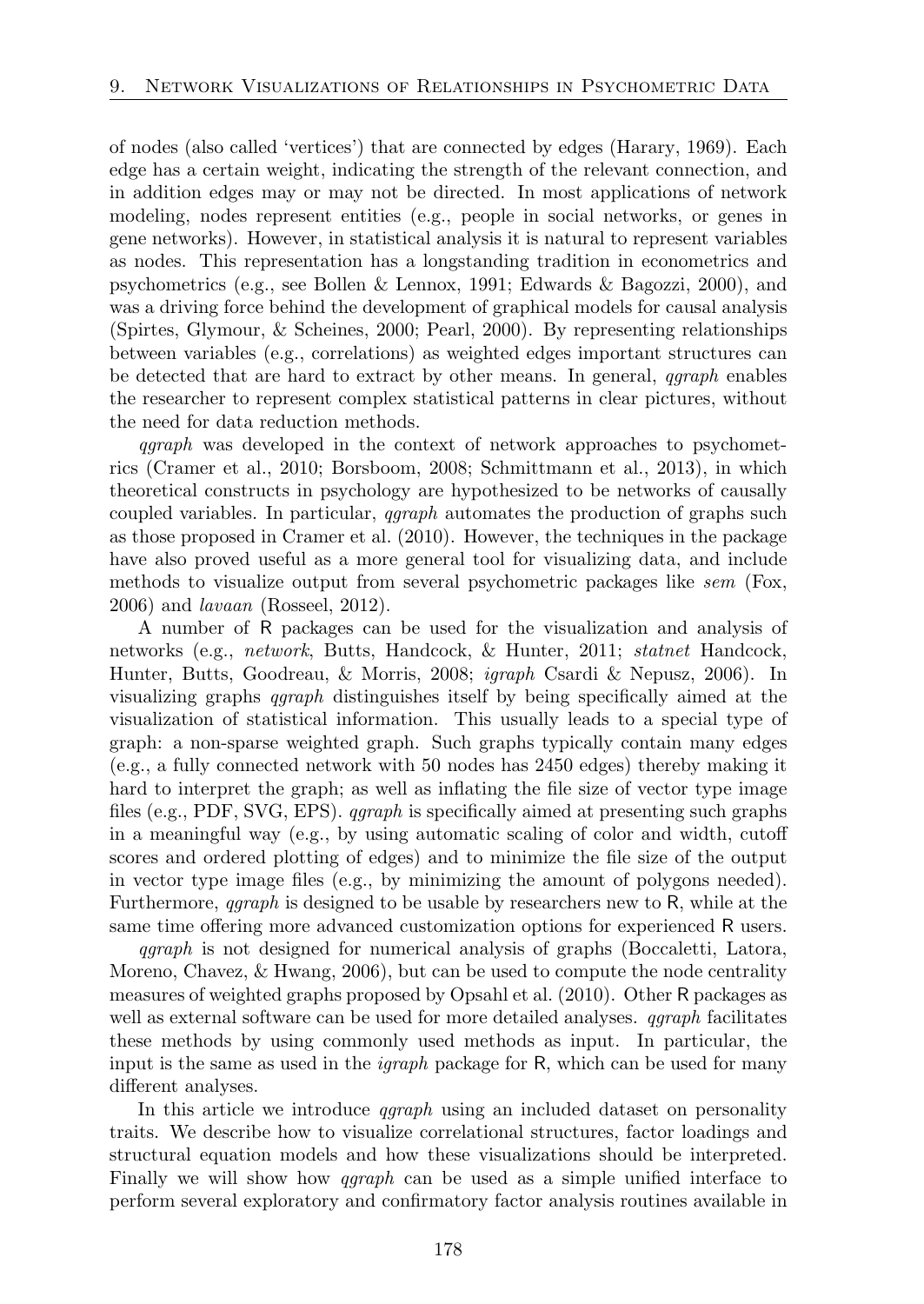### R.

# 9.2 Creating Graphs

Throughout this article we will be working with a dataset concerning the five factor model of personality (Benet-Martinez & John, 1998; Digman, 1989; Goldberg, 1990a, 1993; McCrae & Costa, 1997). This is a model in which correlations between responses to personality items (i.e., questions of the type 'do you like parties?', 'do you enjoy working hard?') are explained by individual differences in five personality traits: *neuroticism*, *extraversion*, *agreeableness*, *openness to experience* and *conscientiousness*. These traits are also known as the 'Big Five'. We use an existing dataset in which the Dutch translation of a commonly used personality test, the NEO-PI-R (Costa & McCrae, 1992; Hoekstra, de Fruyt, & Ormel, 2003), was administered to 500 first year psychology students (Dolan, Oort, Stoel, & Wicherts, 2009). The NEO-PI-R consists of 240 items designed to measure the five personality factors with items that cover six facets per factor<sup>2</sup>. The scores of each subject on each item are included in *qgraph*, as well as information on the factor each item is designed to measure (this information is in the column names). All graphs in this chapter were made using R version 2.14.1 (2011-12-22) and *qgraph* version 1.0.0.

First, we load *qgraph* and the NEO-PI-R dataset:

library("qgraph") data("big5")

# Input Modes

The main function of *qgraph* is called qgraph(), and its first argument is used as input for making the graph. This is the only mandatory argument and can either be a weights matrix, an edge-list or an object of class "qgraph", "loadings" and "factanal" (*stats*; R Core Team, 2016), "principal" (*psych*; Revelle, 2010), "sem" and "semmod" (*sem*; Fox, 2006), "lavaan" (*lavaan*; Rosseel, 2012), "graph-NEL" (*Rgraphviz* ; Gentry et al., 2011) or "pcAlgo" (*pcalg*; Kalisch, Maechler, & Colombo, 2010). In this chapter we focus mainly on *weights matrices*, information on other input modes can be found in the documentation.

A weights matrix codes the connectivity structure between nodes in a network in matrix form. For a graph with *n* nodes its weights matrix *A* is a square *n* by *n* matrix in which element  $a_{ij}$  represents the strength of the connection, or weight, from node *i* to node *j*. Any value can be used as weight as long as (a) the value zero represents the absence of a connection, and (b) the strength of connections is symmetric around zero (so that equal positive and negative values are comparable in strength). By default, if *A* is symmetric an undirected graph is plotted and otherwise a directed graph is plotted. In the special case where all edge weights are either 0 or 1 the weights matrix is interpreted as an adjacency matrix and an unweighted graph is made.

 $2A$  facet is a subdomain of the personality factor; e.g., the factor neuroticism has depression and anxiety among its subdomains.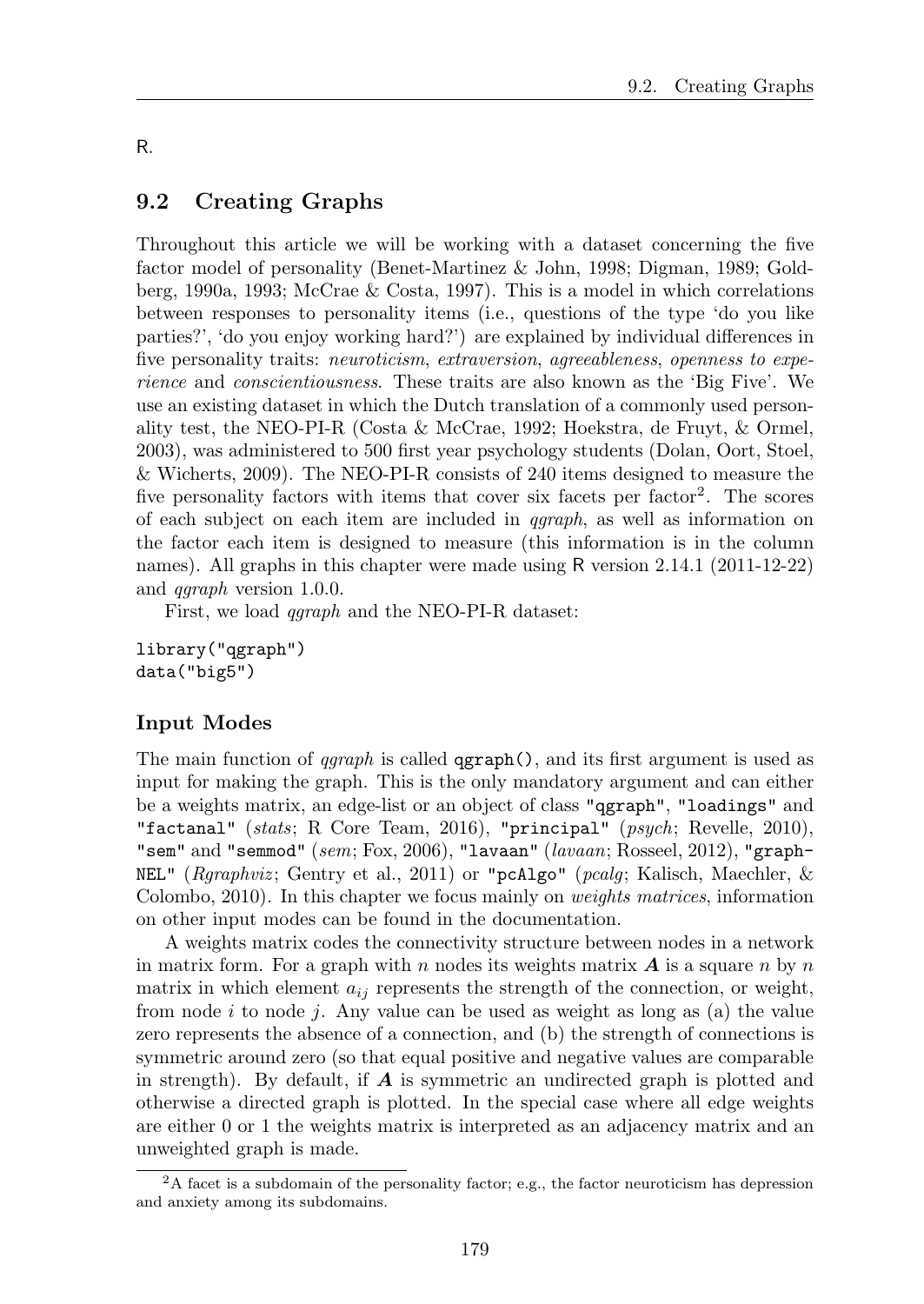

Figure 9.1: A directed graph based on a 3 by 3 weights matrix with three edges of different strengths.

For example, consider the following weights matrix:

$$
\begin{bmatrix} 0 & 1 & 2 \\ 0 & 0 & 3 \\ 0 & 0 & 0 \end{bmatrix}
$$

This matrix represents a graph with 3 nodes with weighted edges from node 1 to nodes 2 and 3, and from node 2 to node 3. The resulting graph is presented in Figure 9.1.

Many statistics follow these rules and can be used as edge weights (e.g., correlations, covariances, regression parameters, factor loadings, log odds). Weights matrices themselves also occur naturally (e.g., as a correlation matrix) or can easily be computed. Taking a correlation matrix as the argument of the function qgraph() is a good start to get acquainted with the package.

With the NEO-PI-R dataset, the correlation matrix can be plotted with:

#### qgraph(cor(big5))

This returns the most basic graph, in which the nodes are placed in a circle. The edges between nodes are colored according to the sign of the correlation (green for positive correlations, and red for negative correlations), and the thickness of the edges represents the absolute magnitude of the correlation (i.e., thicker edges represent higher correlations).

Visualizations that aid data interpretation (e.g., are items that supposedly measure the same construct closely connected?) can be obtained either by using the groups argument, which groups nodes according to a criterion (e.g., being in the same psychometric subtest) or by using a layout that is sensitive to the correlation structure. First, the groups argument can be used to specify which nodes belong together (e.g., are designed to measure the same factor). Nodes belonging together have the same color, and are placed together in smaller circles. The groups argument can be used in two ways. First, it can be a list in which each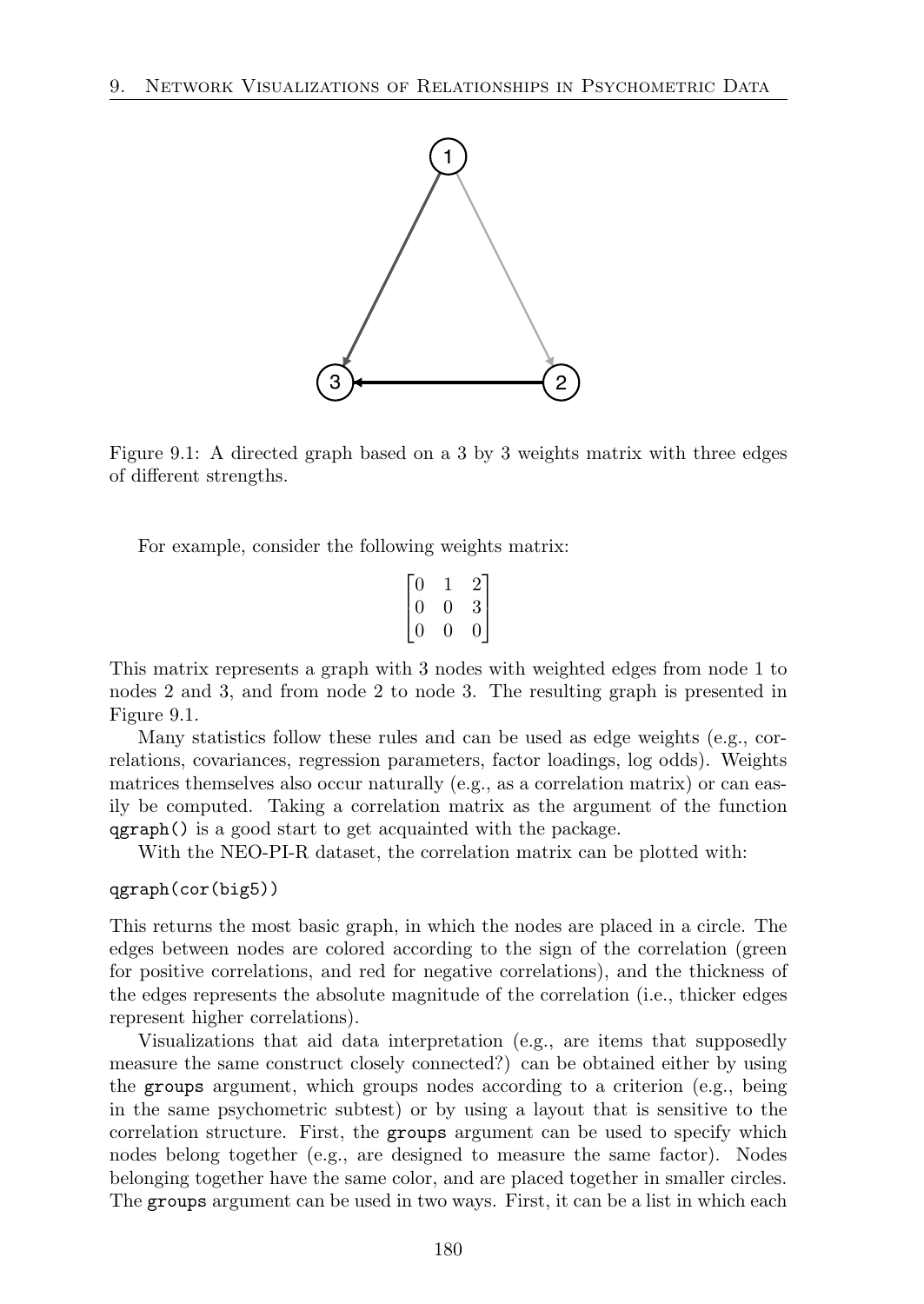

Figure 9.2: A visualization of the correlation matrix of the NEO-PI-R dataset. Each node represents an item and each edge represents a correlation between two items. Green edges indicate positive correlations, red edges indicate negative correlations, and the width and color of the edges correspond to the absolute value of the correlations: the higher the correlation, the thicker and more saturated is the edge.

element is a vector containing the numbers of nodes belonging together. Secondly, it can be a factor in which the levels belong together. The names of the elements in the list or the levels in the factor are used in a legend of requested.

For the Big 5 dataset, the grouping of the variables according to the NEO-PI-R manual is included in the package. The result of using the groups argument is a network representation that readily facilitates interpretation in terms of the five personality factors:

```
data("big5groups")
Q <- qgraph(cor(big5), groups = big5groups)
```
Note that we saved the graph in the object Q, to avoid specifying these arguments again in future runs. It is easy to subsequently add other arguments: for instance, we may further optimize the representation by using the minimum argument to omit correlations we are not interested in (e.g., very weak correlations), borders to omit borders around the nodes, and vsize to make the nodes smaller:

 $Q \leftarrow \text{qgraph}(Q, \text{minimum} = 0.25, \text{ borders} = \text{FALSE}, \text{vsize} = 2)$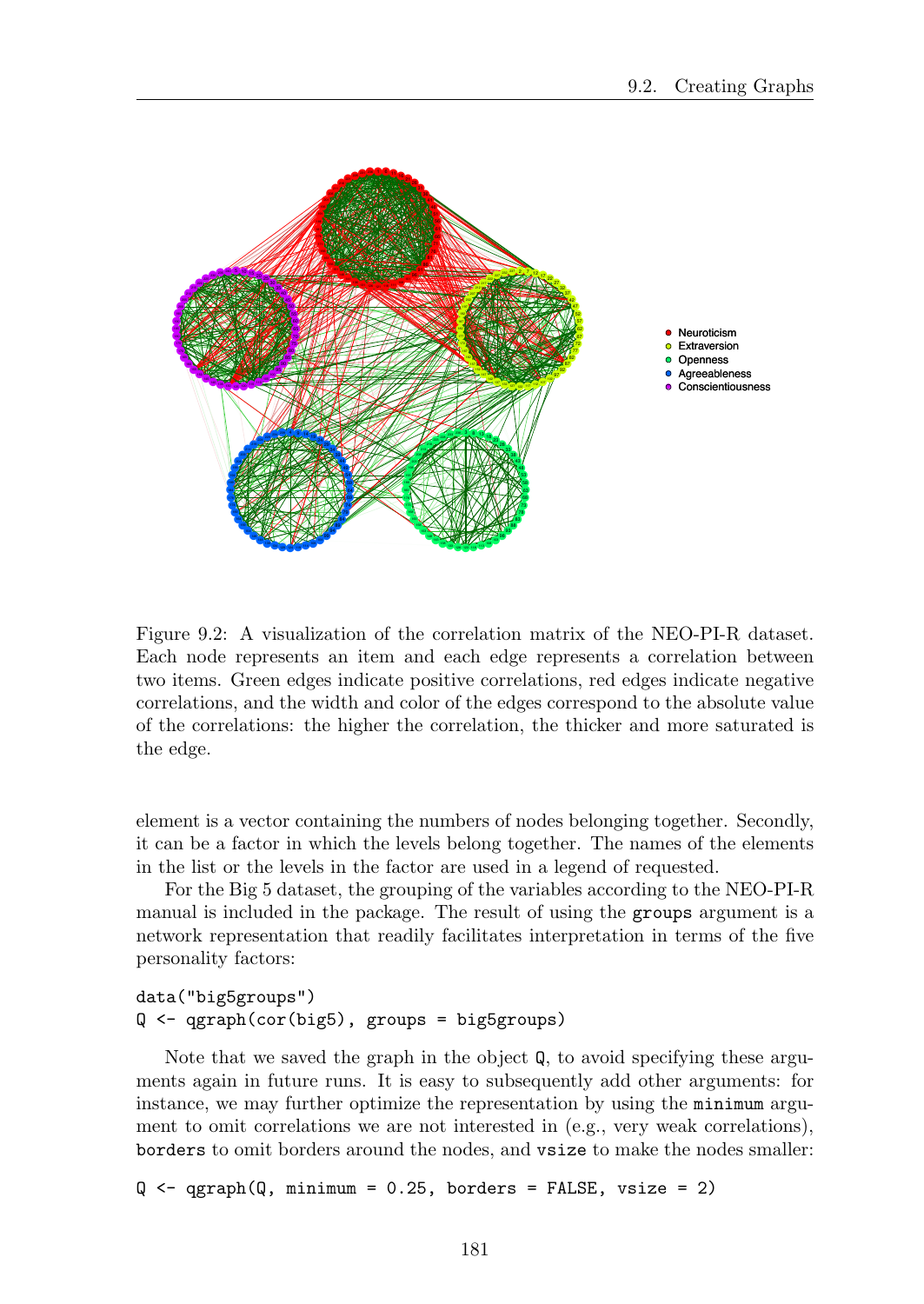The resulting graph is represented in Figure 9.2.

#### Layout Modes

Instead of predefined circles (as was used in Figure 9.2), an alternative way of facilitating interpretations of correlation matrices is to let the placement of the nodes be a function of the pattern of correlations. Placement of the nodes can be controlled with the layout argument. If layout is assigned "circular", then the nodes are placed clockwise in a circle, or in smaller circles if the groups argument is specified (as in Figure 9.2). If the nodes are placed such that the length of the edges depends on the strength of the edge weights (i.e., shorter edges for stronger weights), then a picture can be generated that shows how variables cluster. This is a powerful exploratory tool, that may be used as a visual analogue to factor analysis. To make the length of edges directly correspond to the edge weights an high dimensional space would be needed, but a good alternative is the use of force-embedded algorithms (Di Battista, Eades, Tamassia, & Tollis, 1994) that iteratively compute the layout in two-dimensional space.

A modified version of the Fruchterman and Reingold (1991) algorithm is included in *qgraph*. This is a C function that was ported from the *sna* package (Butts, 2010). A modification of this algorithm for weighted graphs was taken from *igraph* (Csardi & Nepusz, 2006). This algorithm uses an iterative process to compute a layout in which the length of edges depends on the absolute weight of the edges. To use the Fruchterman-Reingold algorithm in qgraph() the layout argument needs to be set to "spring". We can do this for the NEO-PI-R dataset, using the graph object Q that we defined earlier, and omitting the legend:

#### qgraph(Q, layout = "spring", legend = FALSE)

Figure 9.3 shows the correlation matrix of the Big Five dataset with the nodes placed according to the Fruchterman-Reingold algorithm. This allows us inspect the clustering of the variables. The figure shows interesting structures that are far harder to detect with conventional analyses. For instance, neuroticism items (i.e., red nodes) cluster to a greater extent when compared to other traits; especially openness is less strongly organized than the other factors. In addition, agreeableness and extraversion items are literally intertwined, which offers a suggestive way of thinking about the well known correlation between these traits.

The placement of the nodes can also be specified manually by assigning the layout argument a matrix containing the coordinates of each node. For a graph of *n* nodes this would be a *n* by 2 matrix in which the first column contains the *x* coordinates and the second column contains the *y* coordinates. These coordinates can be on any scale and will be rescaled to fit the graph by default. For example, the following matrix describes the coordinates of the graph in Figure 9.1:

$$
\begin{bmatrix} 2 & 2 \\ 3 & 1 \\ 1 & 1 \end{bmatrix}
$$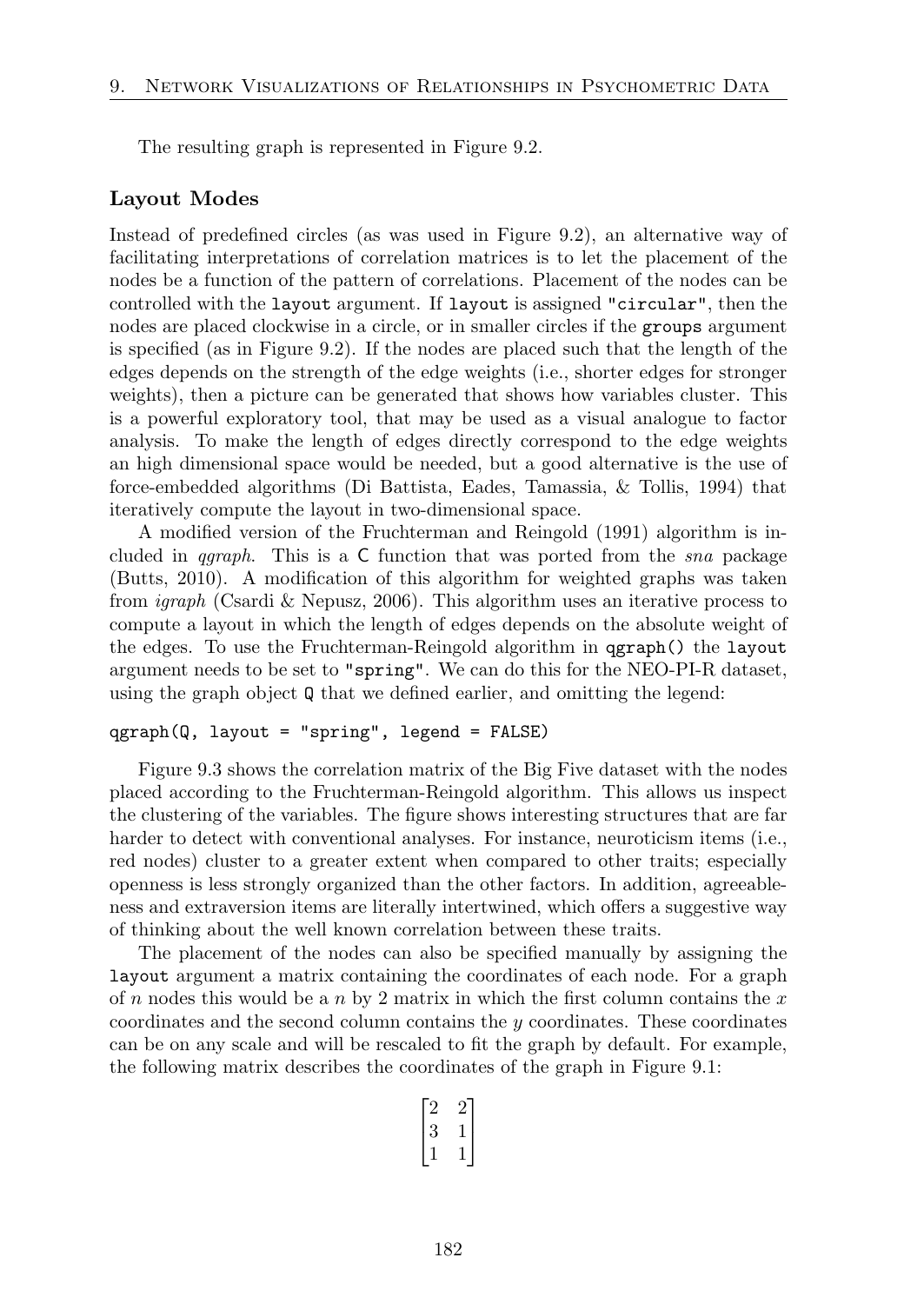

Figure 9.3: A graph of the correlation matrix of the NEO-PI-R dataset in which the nodes are placed by the Fruchterman-Reingold algorithm. The specification of the nodes and edges are identical to Figure 9.2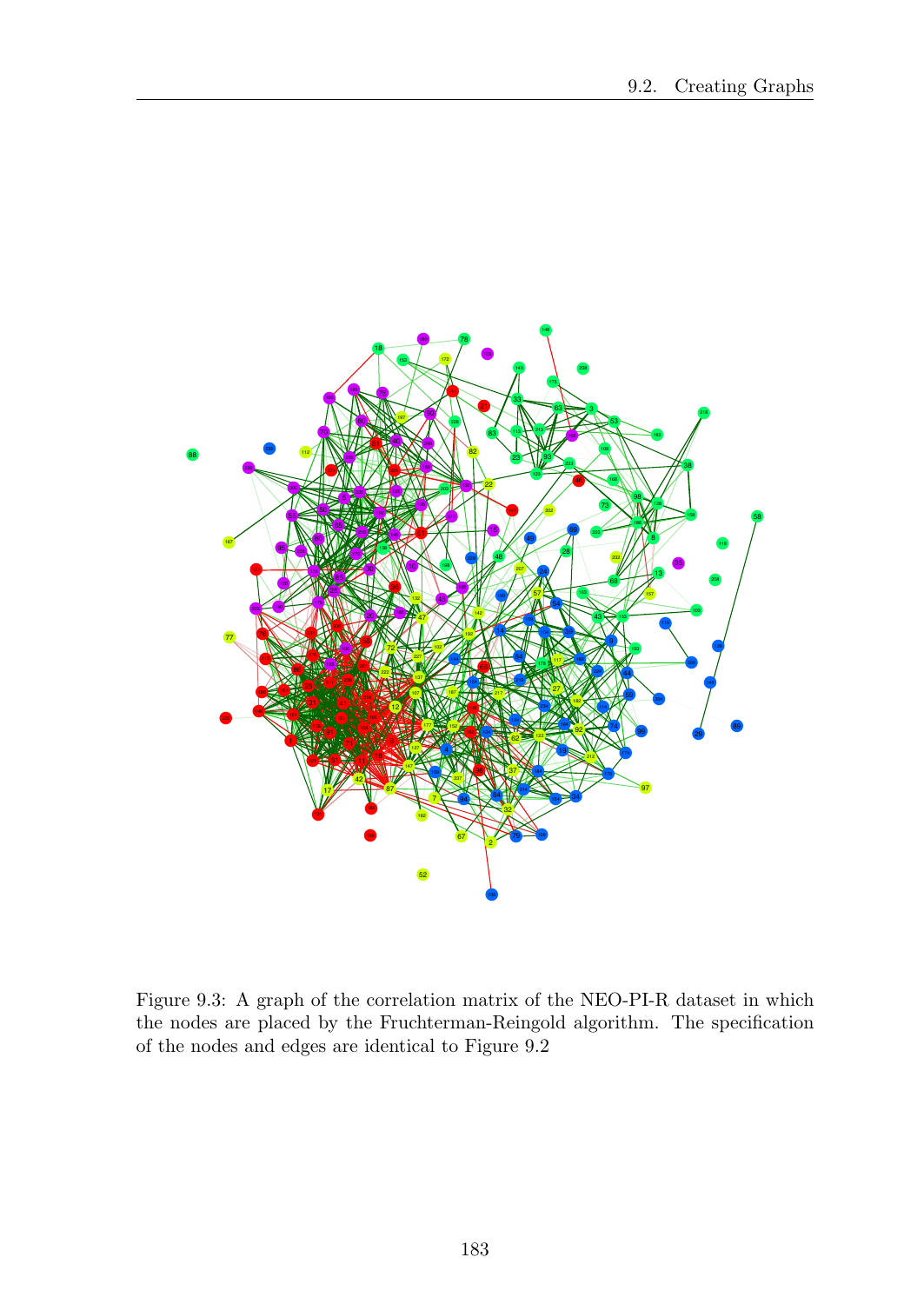This method of specifying the layout of a graph is identical to the one used in the *igraph* (Csardi & Nepusz, 2006) package, and thus any layout obtained through *igraph* can be used<sup>3</sup>.

One might be interested in creating not one graph but an animation of several graphs that are similar to each other. Such animations can, for example, illustrate the growth of a network over time or show the change of correlational structures in repeated measures. For such similar but not equal graphs the Fruchterman-Reingold algorithm might return completely different layouts, which will make the animation unnecessary hard to interpret. This problem can be solved by limiting the amount of space a node may move in each iteration. The function qgraph.animate() automates this process and can be used for various types of animations.

# Output Modes

To save the graphs, any output device in R can be used to obtain high resolution, publication-ready image files. Some devices can be called directly by qgraph() through the filetype argument, which must be assigned a string indicating what device should be used. Currently filetype can be " $R$ " or " $x11''^4$  to open a new plot in R, raster types "tiff", "png" and "jpg", vector types "eps", "pdf" and "svg" and "tex". A *PDF* file is advised, and this can thus be created with qgraph(\ldots, filetype = "pdf").

Often, the number of nodes makes it potentially hard to track which variables are represented by which nodes. To address this problem, one can define mouseover tooltips for each node, so that the name of the corresponding variable (e.g., the item content in the Big Five graph) is shown when one places the cursor over the relevant node. In *qgraph*, mouseover tooltips can be placed on the nodes in two ways. The "svg" filetype creates a *SVG* image using the *RSVGTipsDevice* package (Plate,  $2009$ <sup>5</sup>. This filetype can be opened using most browsers (best viewed in Firefox) and can be used to include mouseover tooltips on the node labels. The tooltips argument can be given a vector containing the tooltip for each node. Another option for mouseover tooltips is to use the "tex" filetype. This uses the *tikzDevice* package (Sharpsteen & Bracken, 2010) to create a .tex file that contains the graph<sup>6</sup>, which can then be built using pdfLAT<sub>EX</sub>. The tooltips argument can also be used here to create mouseover tool tips in a PDF file<sup>7</sup>.

<sup>3</sup>To do this, first create an "igraph" object by calling graph.adjacency() on the weights matrix with the arguments=  $weighted = TRUE$ . Then, use one of the layout functions (e.g., layout.spring()) on the "igraph" object. This returns the matrix with coordinates which can be used in qgraph()

<sup>4</sup>*RStudio* users are advised to use filetype="x11" to plot in R

<sup>5</sup>*RSVGTipsDevice* is only available for 32bit versions of R

<sup>&</sup>lt;sup>6</sup>Note that this will load the *tikzdevice* package which upon loading checks for a LAT<sub>E</sub>X compiler. If this is not available the package might fail to load

<sup>7</sup>We would like to thank Charlie Sharpsteen for supplying the tikz codes for these tooltips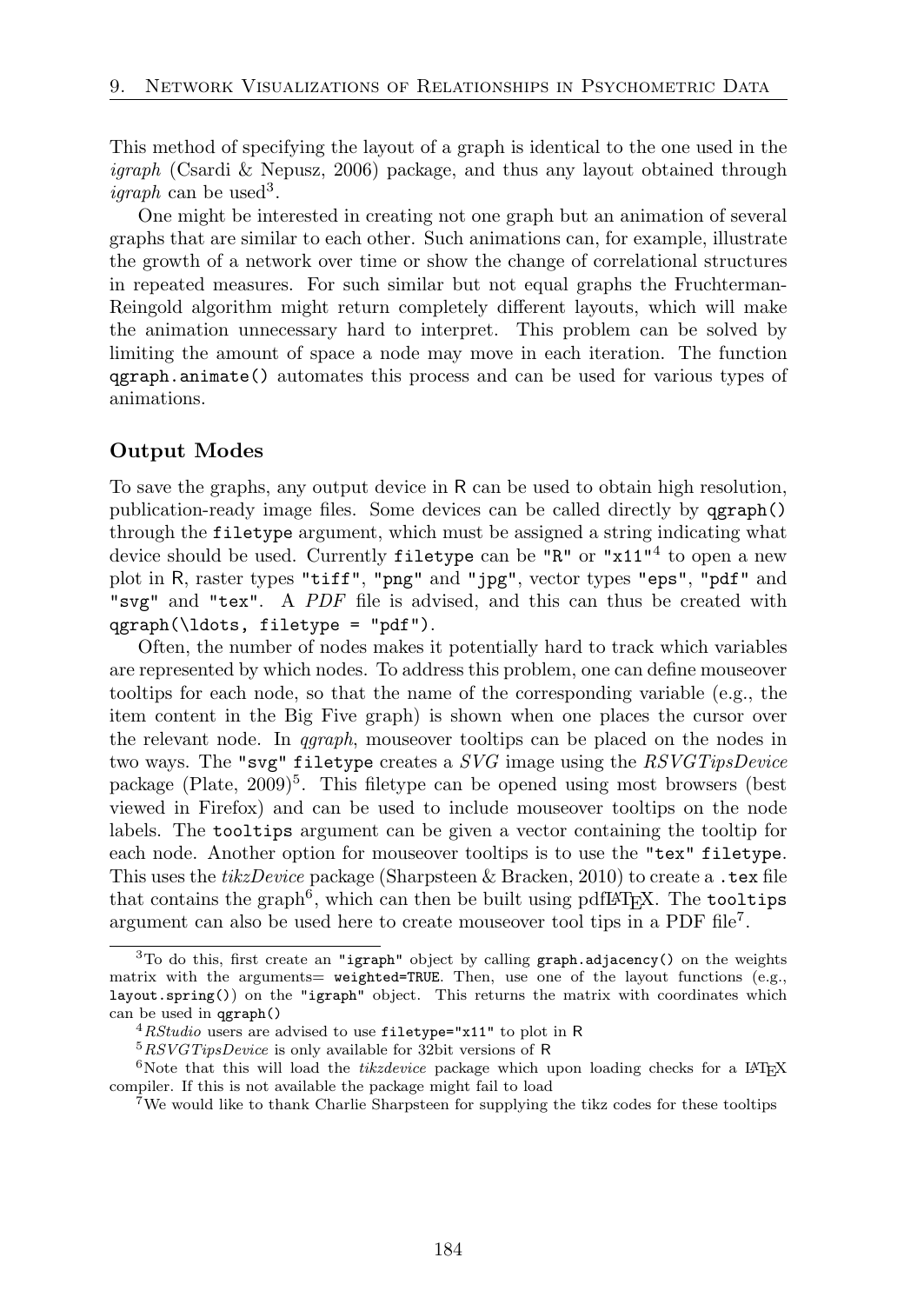#### Standard visual parameters

In weighted graphs green edges indicate positive weights and red edges indicate negative weights8. The color saturation and the width of the edges corresponds to the absolute weight and scale relative to the strongest weight in the graph (i.e., the edge with the highest absolute weight will have full color saturation and be the widest). It is possible to control this behavior by using the maximum argument: when maximum is set to a value above any absolute weight in the graph then the color and width will scale to the value of  $maximum$  instead<sup>9</sup>. Edges with an absolute value under the minimum argument are omitted, which is useful to keep filesizes from inflating in very large graphs.

In larger graphs the above edge settings can become hard to interpret. With the cut argument a cutoff value can be set which splits scaling of color and width. This makes the graphs much easier to interpret as you can see important edges and general trends in the same picture. Edges with absolute weights under the cutoff score will have the smallest width and become more colorful as they approach the cutoff score, and edges with absolute weights over the cutoff score will be full red or green and become wider the stronger they are.

In addition to these standard arguments there are several arguments that can be used to graphically enhance the graphs to, for example, change the size and shape of nodes, add a background or Venn diagram like overlay and visualize test scores of a subject on the graph. The documentation of the qgraph() function has detailed instructions and examples on how these can be used.

# 9.3 Visualizing Statistics as Graphs

# Correlation Matrices

In addition to the representations in Figures 9.2 and 9.3, *qgraph* offers various other possibilities for visualizing association structures. If a correlation matrix is used as input, the graph argument of qgraph() can be used to indicate what *type* of graph should be made. By default this is "association" in which correlations are used as edge weights (as in Figures 9.2 and 9.3).

Another option is to assign "concentration" to graph, which will create a graph in which each edge represents the partial correlation between two nodes: partialling out all other variables. For normally distributed continuous variables, the partial correlation can be obtained from the inverse of the correlation (or covariance) matrix. If *P* is the inverse of the correlation matrix, then the partial correlation  $\omega_{ij}$  of variables *i* and *j* is given by:

$$
\omega_{ij} = \frac{-p_{ij}}{\sqrt{p_{ii}p_{jj}}}
$$

Strong edges in a resulting concentration graph indicate correlations between variables that cannot be explained by other variables in the network, and are therefore indicative of causal relationships (e.g., a real relationship between smoking

<sup>&</sup>lt;sup>8</sup>The edge colors can currently not be changed except to grayscale colors using gray=TRUE

<sup>&</sup>lt;sup>9</sup>This must be done to compare different graphs; a good value for correlations is 1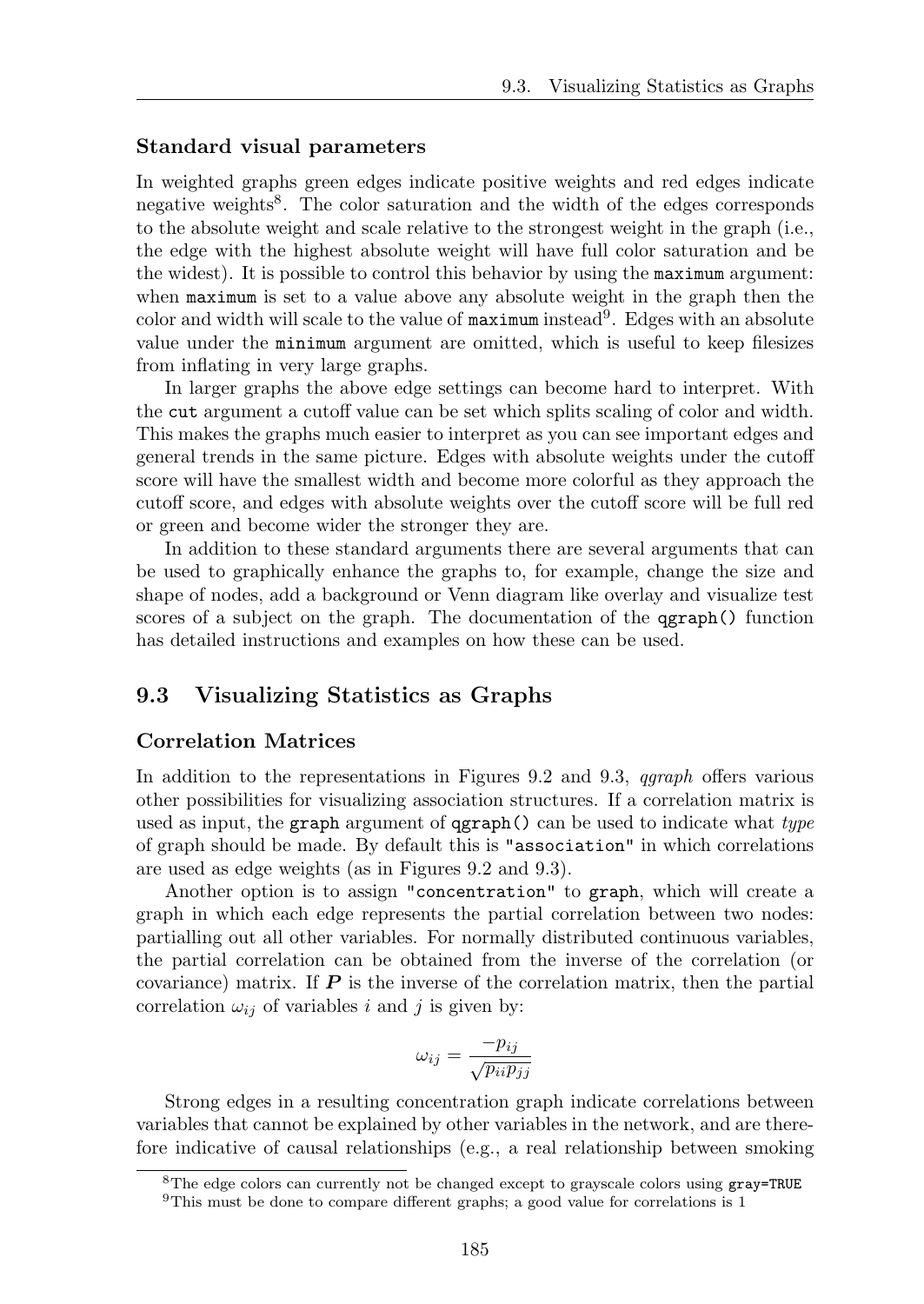

Figure 9.4: Additional visualizations based on the correlations of the NEO-PI-R dataset. Panel (a) shows a concentration graph with partial correlations and panel (b) shows a graph in which connections are based on an exploratory factor analysis.

and lung cancer that cannot be explained by other factors, for example gender), provided that all relevant variables are included in the network.

The left panel of Figure 9.4 shows a concentration graph for the NEO-PI-R dataset. This graph shows quite a few partial correlations above 0.3. Within the factor model, these typically indicate violations of local independence and/or simple structure.

A third option for the graph argument is "factorial", which creates an unweighted graph based on an exploratory factor analysis on the correlation (or covariance) matrix with promax rotation (using factanal() from *stats*). By default the number of factors that are extracted in the analysis is equal to the number of eigenvalues over 1 or the number of groups in the groups argument (if supplied). Variables are connected with an edge if they both load higher on the same factor than the cutoff score that is set with the cut argument. As such, the "factorial" option can be used to investigate the structure as detected with exploratory factor analysis.

The right panel of Figure 9.4 shows the factorial graph of the NEO-PI-R dataset. This graph shows five clusters, as expected, but also displays some overlap between the extraversion and agreeableness items.

*qgraph* has two functions that are designed to make all of the above graphs in a single run. The first option is to use the **ggraph**.panel () function to create a fourpanel plot that contains the association graph with circular and spring layouts, a concentration graph with the spring layout, and a factorial graph with the spring layout. We can apply this function to the Big Five data to obtain all graphs at once: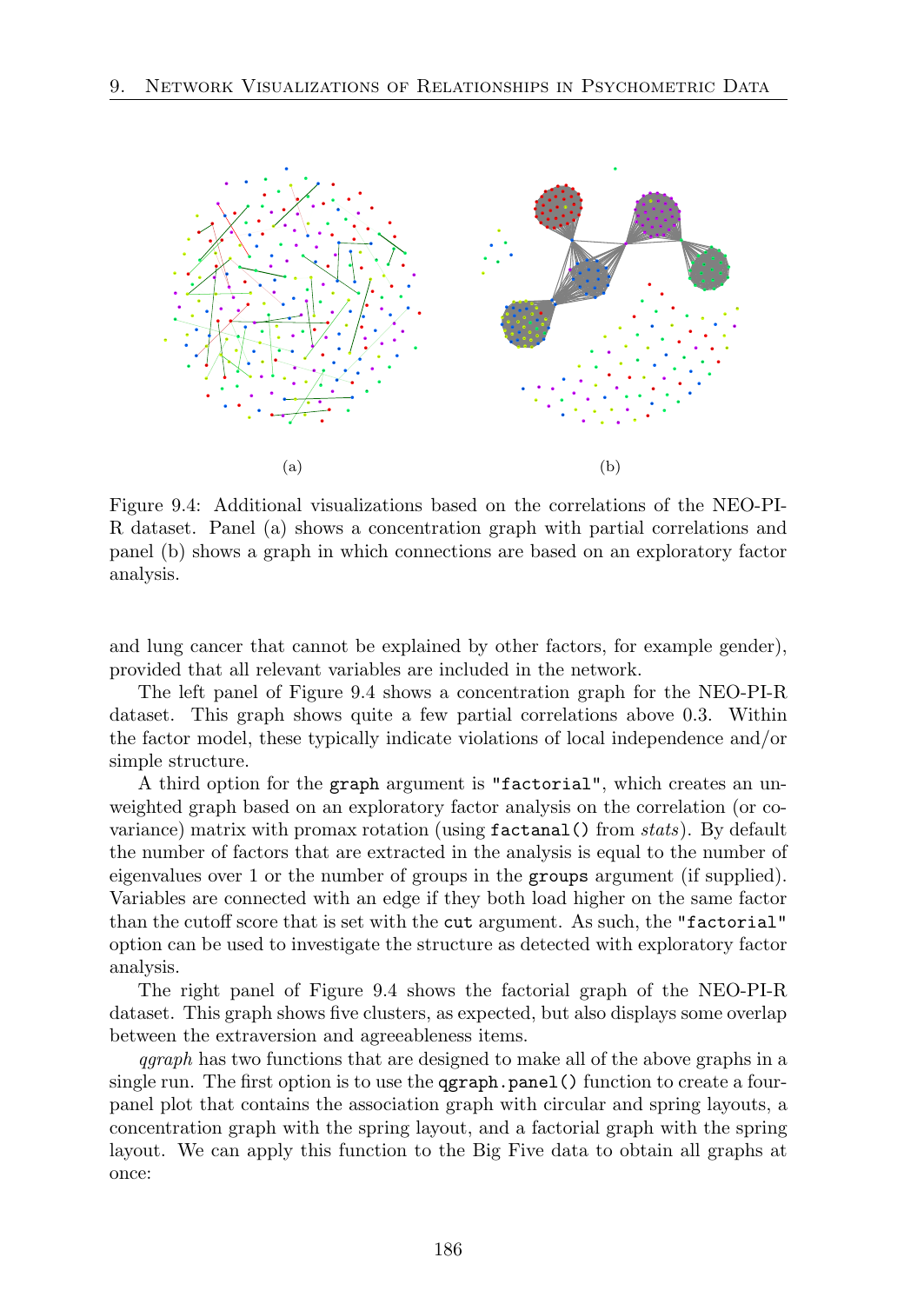```
qgraph.panel(cor(big5), groups = big5groups, minimum = 0.25,
     borders = FALSE, vsize = 1, cut = 0.3)
```
A second option to represent multiple graphs at once is to use the  $qgraph.svg()$ function to produce an interactive graph. This function uses *RSVGTipsDevice* (only available for 32bit versions of R; Plate, 2009) to create a host of SVG files for all three types of graphs, using circular and spring layouts and different cutoff scores. These files contain hyperlinks to each other (which can also be used to show the current graph in the layout of another graph) and can contain mouseover tool tips as well. This can be a useful interface to quickly explore the data. A function that does the same in tex format will be included in a later version of *qgraph*, which can then be used to create a multi-page pdf file containing the same graphs as qgraph.panel().

Matrices that are similar to correlation matrices, like covariance matrices and lag-1 correlations in time series, can also be represented in *qgraph*. If the matrix is not symmetric (as is for instance the case for lag-1 correlations) then a directed graph is produced. If the matrix has values on the diagonal (e.g., a covariance matrix) these will be omitted by default. To show the diagonal values the diag argument can be used. This can be set to TRUE to include edges from and to the same node, or "col" to color the nodes according to the strength of diagonal entries. Note that it is advisable to only use standardized statistics (e.g., correlations instead of covariances) because otherwise the graphs can become hard to interpret.

#### **Significance**

Often a researcher is interested in the significance of a statistic (*p* value) rather than the value of the statistic itself. Due to the strict cutoff nature of significance levels, the usual representation then might not be adequate because small differences (e.g., the difference between edges based on  $t$  statistics of 1.9 and 2) are hard to see.

In *qgraph* statistical significance can be visualized with a weights matrix that contains *p* values and assigning "sig" to the mode argument. Because these values are structurally different from the edge weights we have used so far, they are first transformed according to the following function:

$$
w_i = 0.7(1 - p_i)^{\log_{0.95} \frac{0.4}{0.7}}
$$

where  $w_i$  is the edge weight of edge  $i$  and  $p_i$  the corresponding significance level. The resulting graph shows different levels of significance in different shades of blue, and omits any insignificant value. The levels of significance can be specified with the alpha argument. For a black and white representations, the gray argument can be set to TRUE.

For correlation matrices the *fdrtool* package (Strimmer., 2011) can be used to compute *p* values of a given set of correlations. Using a correlation matrix as input the graph argument should be set to "sig", in which case the *p* values are computed and a graph is created as if mode="sig" was used. For the Big 5 data, a significance graph can be produced through the following code: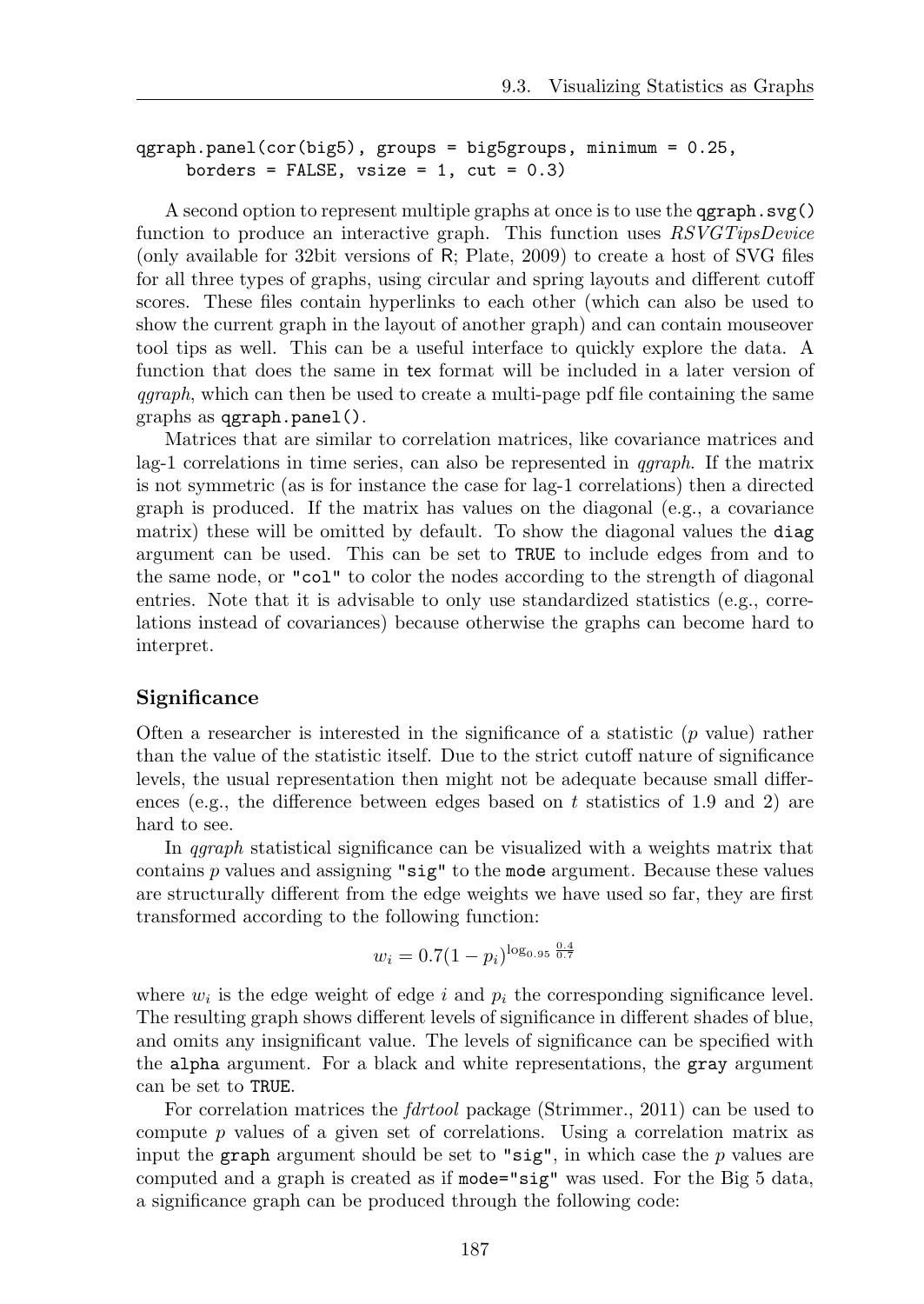```
qgraph(cor(big5), groups = big5grows, vsize = 2,graph = "sig", alpha = c(1e-04, 0.001, 0.01))
```
#### Factor Loadings

A factor-loadings matrix contains the loadings of each item on a set of factors obtained through factor analysis. Typical ways of visualizing such a matrix is to boldface factor loadings that exceed, or omit factor loadings below, a given cutoff score. With such a method smaller, but interesting, loadings might easily be overlooked. In *qgraph*, factor-loading matrices can be visualized in a similar way as correlation matrices: by using the factor loadings as edge weights in a network. The function for this is  $\frac{q}{q}$  |qgraph.loadings()— which uses the factorloadings matrix to create a weights matrix and a proper layout and sends that information to qgraph().

There are two functions in *qgraph* that perform an exploratory analysis based on a supplied correlation (or covariance) matrix and send the results to |qgraph- .loadings()—. The first is qgraph.efa() which performs an exploratory factor analysis (EFA; Stevens, 1996) using factanal() (*stats*; R Core Team, 2016). This function requires three arguments plus any additional argument that will be sent to  $\text{qgraph}$ . loadings()— and  $\text{qgraph}$ . The first argument must be a correlation or covariance matrix, the second the number of factors to be extracted and the third the desired rotation method.

To perform an EFA on the Big 5 dataset we can use the following code:

```
qgraph.efa(big5, 5, groups = big5groups, rotation = "promax",
     minimum = 0.2, cut = 0.4, vsize = c(1, 15),
     borders = FALSE, asize = 0.07, esize = 4, vTrans = 200)
```
Note that we supplied the groups list and that we specified a *promax* rotation allowing the factors to be correlated.

The resulting graph is shown in the left panel of Figure 9.5. The factors are placed in an inner circle with the variables in an outer circle around the factors<sup>10</sup>. The factors are placed clockwise in the same order as the columns in the loadings matrix, and the variables are placed near the factor they load the highest on. Because an EFA is a *reflective measurement model*, the arrows point towards the variables and the graph has residuals (Bollen & Lennox, 1991; Edwards & Bagozzi, 2000).

The left panel of Figure 9.5 shows that the Big 5 dataset roughly conforms to the 5 factor model. That is, most variables in each group of items tend to load on the same factor. However, we also see many crossloadings, indicating departures from simple structure. Neuroticism seems to be a strong factor, and most crossloadings are between extraversion and agreeableness.

The second function that performs an analysis and sends the results to |qgraph-  $\Lambda$ loadings()— is qgraph.pca(). This function performs a principal component analysis (PCA; Jolliffe, 2002) using **princomp()** of the *psych* package (Revelle, 2010). A PCA differs from an EFA in that it uses a *formative measurement model* 

 $10$ For a more traditional layout we could set layout="tree"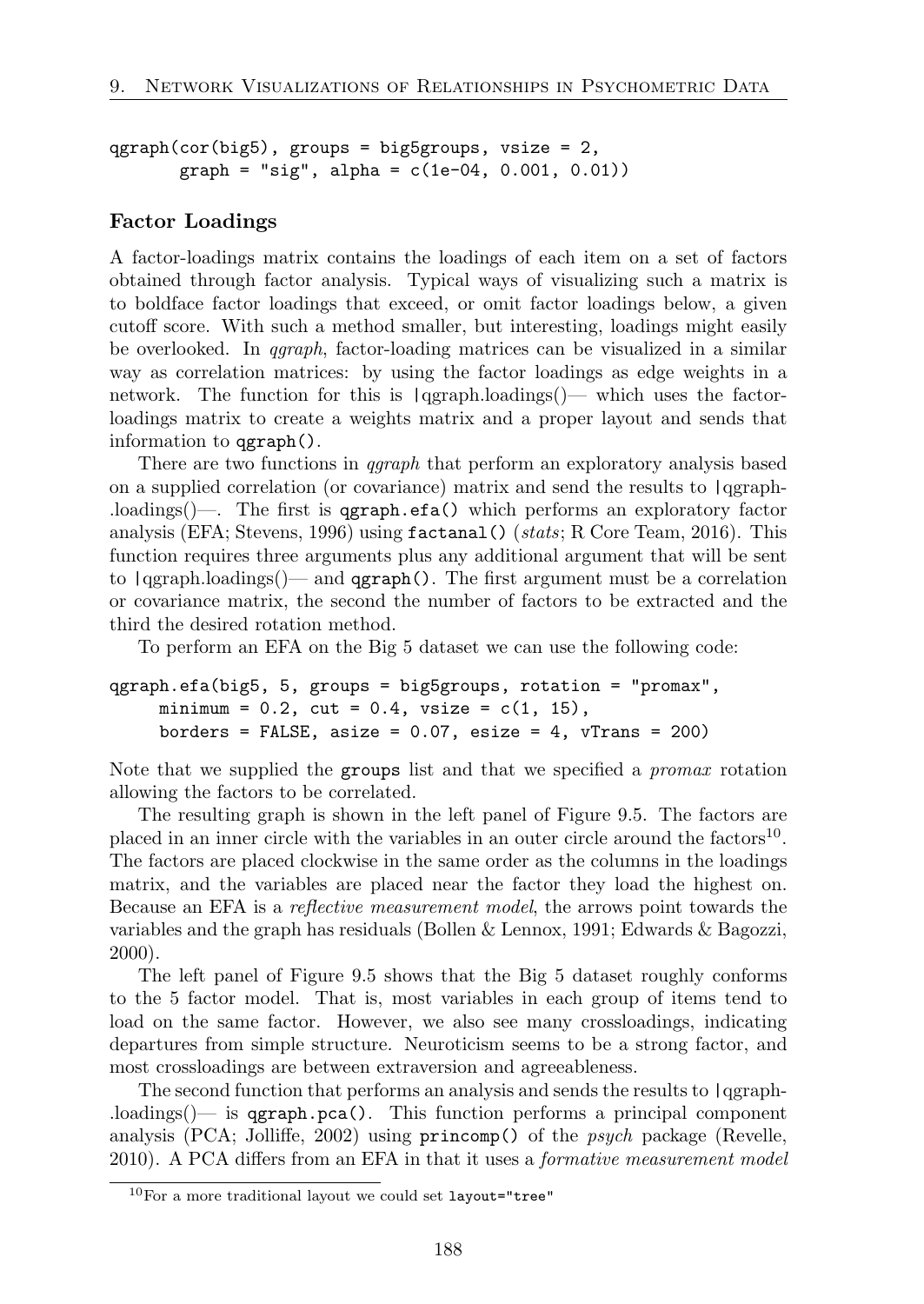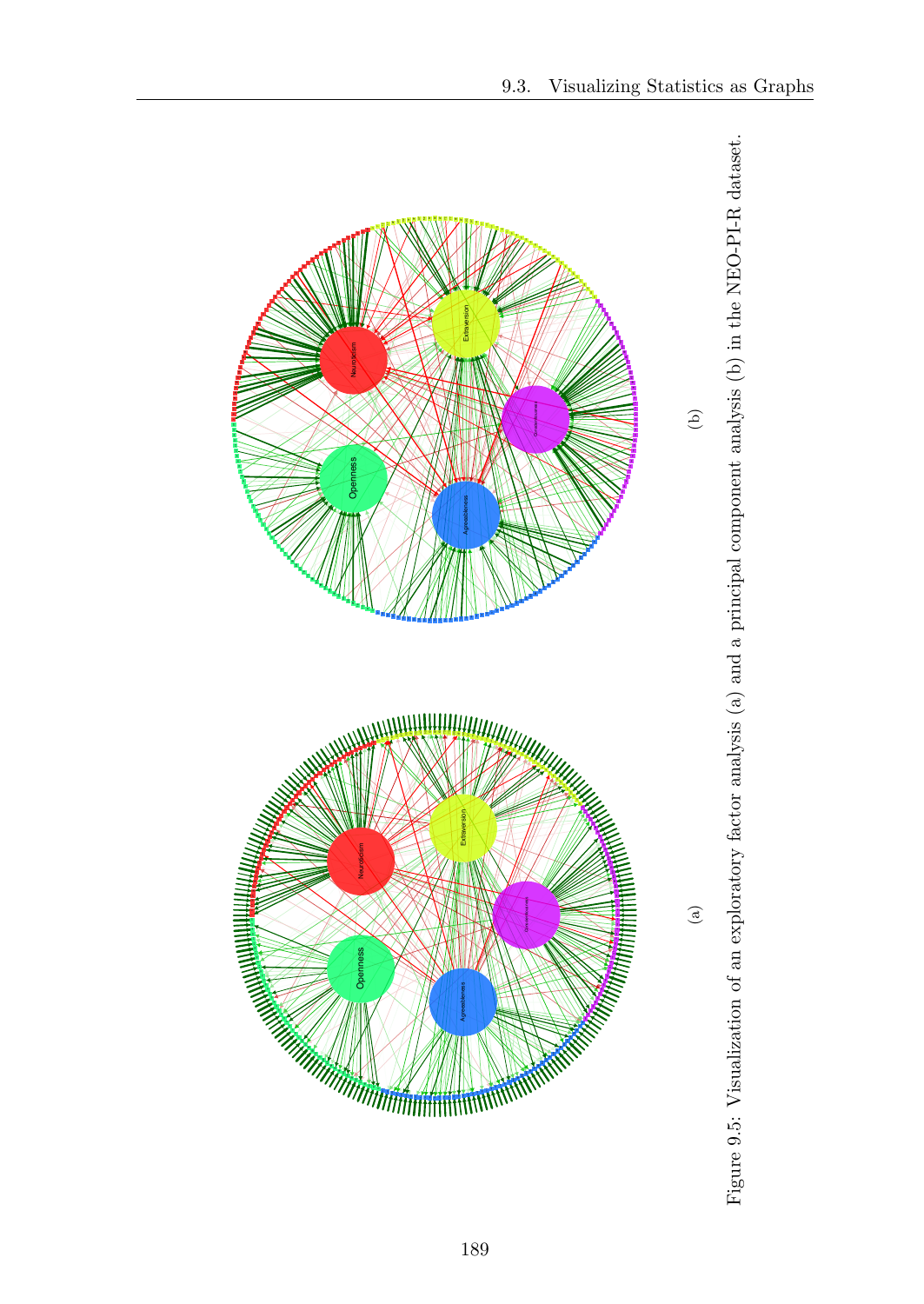(i.e., it does not assume a common cause structure). It is used in the same way as  $qgraph.efa()$ ; we can perform a PCA on the big 5 dataset using the same code as with the EFA:

```
qgraph.pca(big5, 5, groups = big5groups, rotation = "promax",
     minimum = 0.2, cut = 0.4, vsize = c(1, 15),
     borders = FALSE, asize = 0.07, esize = 4, vTrans = 200)
```
The right panel of Figure 9.5 shows the results. Notice that the arrows now point towards the factors, and that there are no residuals, as is the case in a formative measurement model<sup>11</sup>. Note that the correlations between items, which are not modeled in a formative model, are omitted from the graphical representation to avoid clutter.

#### Confirmatory Factor Analysis

Confirmatory factor models and regression models involving latent variables can be tested using structural equation modeling (SEM; Bollen, 1989; Pearl, 2000). SEM can be executed in R with three packages: *sem* (Fox, 2006), *OpenMx* (Boker et al., 2011) and *lavaan* (Rosseel, 2012). *qgraph* currently supports *sem* and *lavaan*, with support for *OpenMx* expected in a future version. The output of *sem* (a "sem" object) can be sent to (1) qgraph() for a representation of the standardized parameter estimates, (2) qgraph.semModel() for a path diagram of the specified model, and  $(3)$  qgraph.sem() for a 12 page pdf containing fit indices and several graphical representations of the model, including path diagrams and comparisons of implied and observed correlations. Similarly, the output of *lavaan* (a "lavaan" object) can be sent to qgraph() or qgraph.lavaan().

SEM is often used to perform a confirmatory factory analysis (CFA; Stevens, 1996) in which variables each load on only one of several correlated factors. Often this model is identified by either fixing the first factor loading of each factor to 1, or by fixing the variance of each factor to 1. Because this model is so common, it should not be necessary to fully specify this model for each and every run. However, this is currently still the case. Especially using *sem* the model specification can be quite long.

The qgraph.cfa() function can be used to generate a CFA model for either the *sem* package or the *lavaan* package and return the output of these packages for further inspection. This function uses the groups argument as a measurement model and performs a CFA accordingly. The results can be sent to another function, and are also returned. This is either a "sem" or "lavaan" object which can be sent to  $qgraph()$ ,  $qgraph.sem()$ ,  $qgraph.lavan()$  or any function that can handle the object. We can perform the CFA on our dataset using *lavaan* with the following code:

```
fit \leq qgraph.cfa(cov(big5), N = nrow(big5),
     groups = big5groups, pkg = "lavaan",
     opts = list(se = "none"), fun = print)
```
 $11$ In qgraph.loadings there are no arrows by default, but these can be set by setting the model argument to "reflective" or "formative".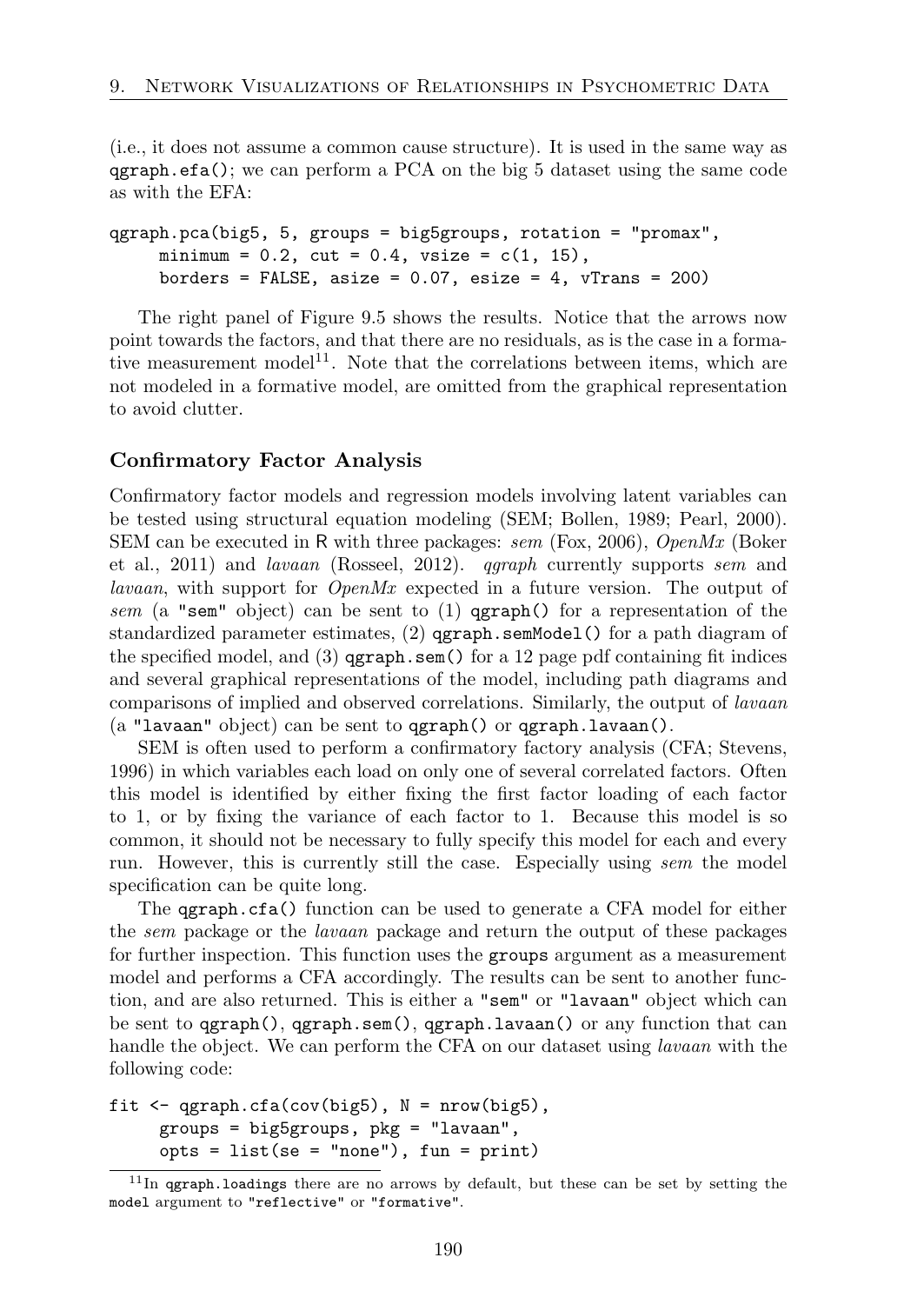

Figure 9.6: Standardized parameter estimations of a confirmatory factor analysis performed on the NEO-PI-R dataset.

lavaan (0.4-11) converged normally after 128 iterations

| 500       |
|-----------|
| MT.       |
| 60838.192 |
| 28430     |
| 0.000     |
|           |

Note that we did not estimate standard errors to save some computing time. We can send the results of this to qgraph.lavaan to get an output document.

Figure 9.6 shows part of this output: a visualization of the standardized parameter estimates. We see that the first loading of each factor is fixed to 1 (dashed lines) and that the factors are correlated (bidirectional arrows between the factors). This is the default setup of qgraph.cfa() for both *sem* and *lavaan*<sup>12</sup>. From

<sup>12</sup>Using *lavaan* allows to easily change some options by passing arguments to cfa() using the opts argument. For example, we could fix the variance of the factors to 1 by specifying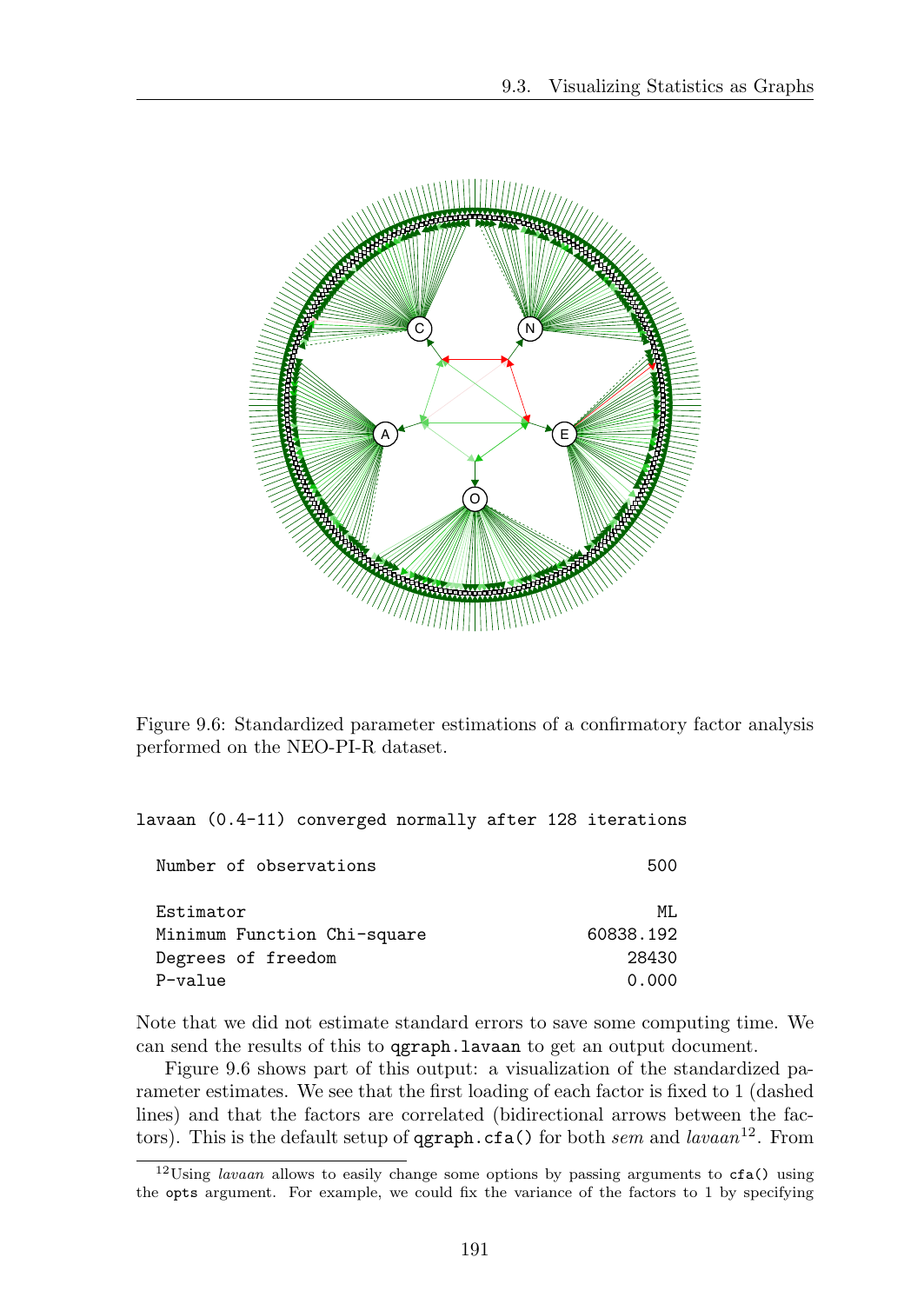

Figure 9.7: The observed correlations in the NEO-PI-R dataset (left) and the correlations that are implied by the model of Figure 9.6 (right).

the output above, we see that this model does not fit very well, and inspection of another part of the output document shows why this is so: Figure 9.7 shows a comparison of the correlations that are implied by the CFA model and the observed correlations, which indicates the source of the misfit. The model fails to explain the high correlations between items that load on different factors; this is especially true for extraversion and agreeableness items. The overlap between these items was already evident in the previous figures, and this result shows that this overlap cannot be explained by correlations among the latent factors in the current model.

# 9.4 Conclusion

The network approach offers novel opportunities for the visualization and analysis of vast datasets in virtually all realms of science. The *qgraph* package exploits these opportunities by representing the results of well-known statistical models graphically, and by applying network analysis techniques to high-dimensional variable spaces. In doing so, *qgraph* enables researchers to approach their data from a new perspective.

*qgraph* is optimized to accommodate both inexperienced and experienced R users: The former can get a long way by simply applying qgraph.panel() to a correlation matrix of their data, while the latter may utilize the more complex functions in *qgraph* to represent the results of time series modeling. Overall, however, the package is quite accessible and works with carefully chosen defaults,

qgraph.cfa(\ldots,opts=list(std.lv=TRUE)).